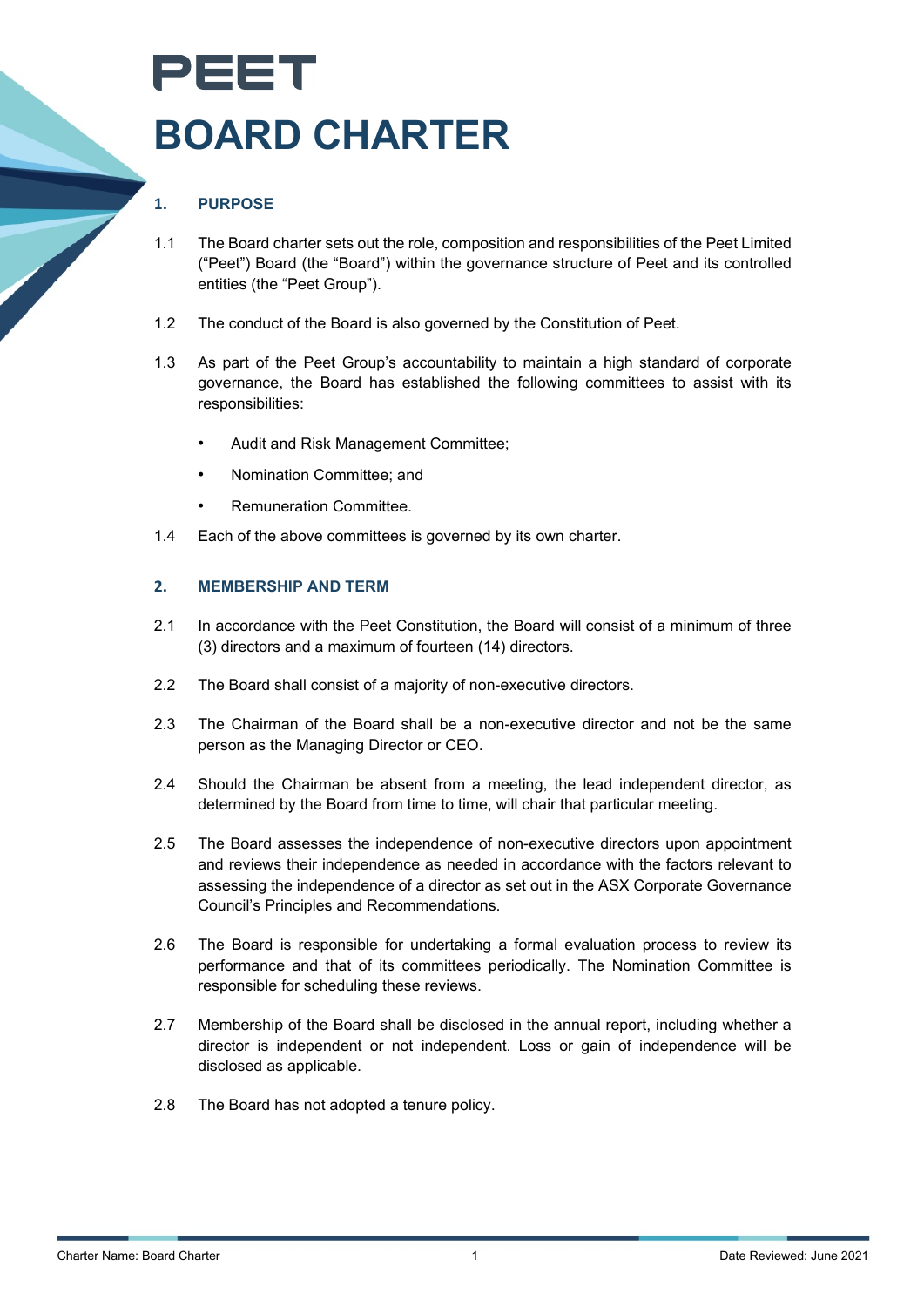#### **3. RESPONSIBILITIES**

- 3.1 The Board has delegated authority for the operations and administration of the Peet Group to the Managing Director.
- 3.2 The Board is responsible for promoting the success of the Peet Group in a way, which ensures that, the interests of shareholders and stakeholders are promoted and protected.
- 3.3 Specifically, the Board is responsible for:
	- setting strategic direction of the Peet Group and monitoring management's performance within that framework;
	- ensuring there are adequate resources available to meet Peet Group objectives;
	- appointing and removing the Managing Director/CEO and overseeing succession plans for the senior executive team;
	- conflicts management;
	- approving and monitoring financial reporting and capital management;
	- approving and monitoring the progress of business objectives;
	- ensuring that any necessary statutory licences (e.g. Australian Financial Services Licence) are held and compliance measures are maintained to ensure compliance with the law and licence(s);
	- ensuring that adequate risk management procedures are in place;
	- ensuring that the Peet Group has appropriate corporate governance structures in place, including standards of ethical behaviour;
	- ensuring that the Board is and remains appropriately skilled to meet the changing needs of the Peet Group; and
	- monitoring and guiding the culture, reputation and standards of conduct of the Peet Group.

## **4. SEPARATION OF FUNCTIONS BETWEEN THE CHAIRMAN AND MANAGING DIRECTOR**

- 4.1 The roles of the Chairman and Managing Director are strictly separated.
- 4.2 The Chairman is responsible for:
	- leading the Board in its duties to the Peet Group;
	- ensuring there are processes and procedures in place to evaluate the performance of the Board, its committees and individual directors;
	- facilitating effective discussions at Board meetings; and
	- ensuring effective communication with shareholders.
- 4.3 The Managing Director is responsible for:
	- strategy and policy direction of the operations of the Peet Group;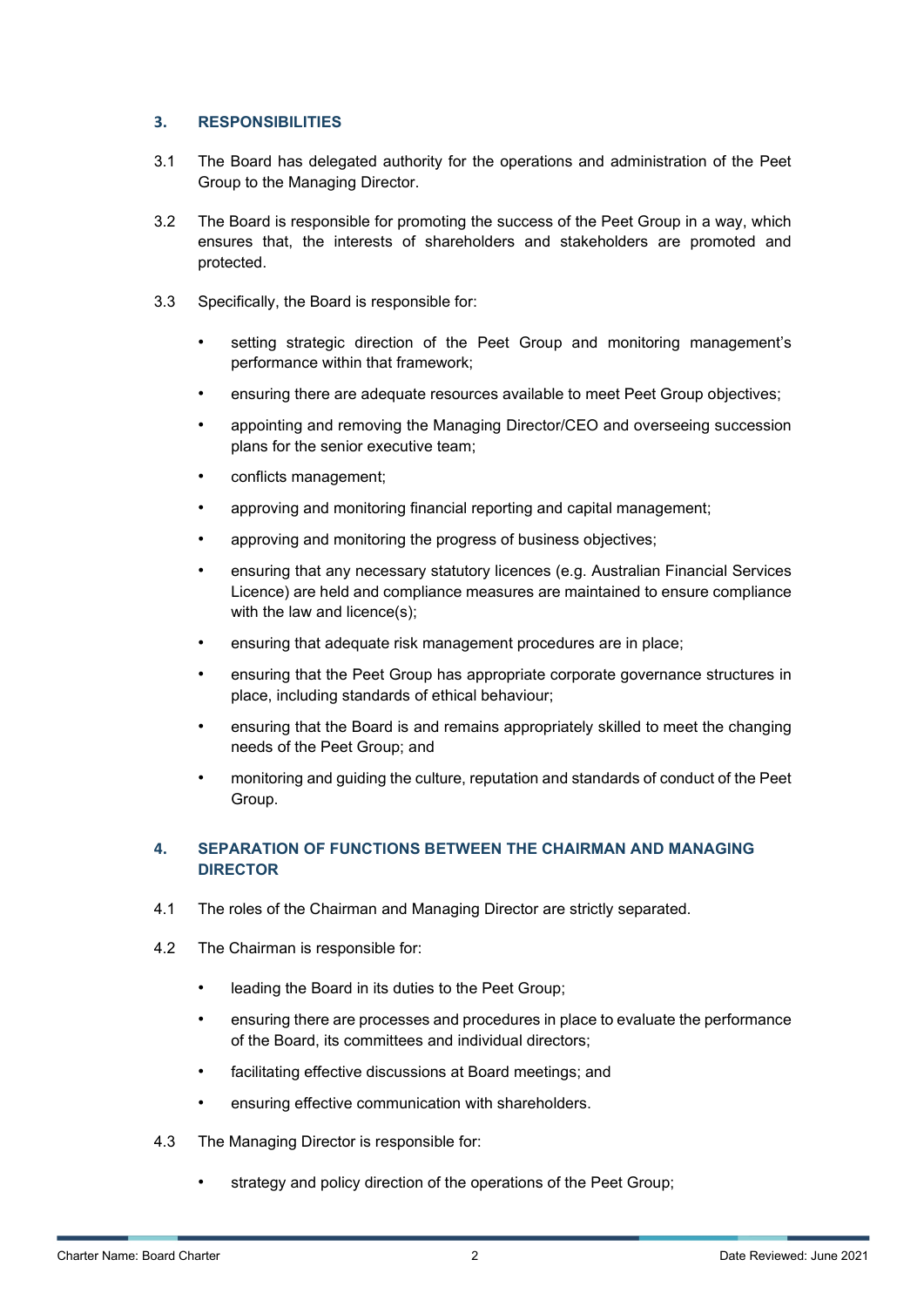- the efficient and effective operation of the Peet Group;
- ensuring the Board is provided with accurate and clear information in a timely manner to promote effective decision-making; and
- ensuring all material matters affecting the Peet Group are brought to the Board's attention.

#### **5. RESTRICTION ON ACTIVITIES OF MANAGING DIRECTOR AND CHAIRMAN**

- 5.1 Neither the Managing Director nor the Chairman may sit on another board or have a material commercial association with any other non-related company, without the prior approval of the Board.
- 5.2 Peet values the experience and perspective brought to the Board by Board members who are involved with stakeholders of Peet. The involvement with other organisations is in no way perceived to diminish a director's ability to act as an independent director of Peet.
- 5.3 The roles of Chairman and other directors on the Board of Peet may be distinguished for the following reasons:
	- the Chairman is likely to be the person to whom customers or investors appeal if a matter has been dealt with at an executive level and the party still has concerns, which they wish to raise with Peet; and
	- the Chairman is the member of the Board who may be questioned on matters at annual general meetings and other public forums.

#### **6. SECRETARY**

- 6.1 The Group Company Secretary will be the Secretary of the Board. The Group Company Secretary is accountable to the Board, through the Chairman, on all matters pertaining to the proper functioning of the Board. The role of the Company Secretary includes, but is not limited to:
	- (a) assisting the Board and Board committees on governance matters;
	- (b) monitoring the Board and Board committee policies and procedures;
	- (c) co-ordinating the timely completion and dispatch of Board and committee papers; and
	- (d) ensuring that the business at Board and committee meetings is accurately captured in the minutes.

#### **7. REPORTING**

- 7.1 Proceedings of all meetings are minuted and signed by the Chairman, the chairman of the meeting or, with the approval of the Directors, another director present at the meeting.
- 7.2 Minutes of all Board meetings are circulated to directors and approved by the Board at the subsequent meeting.